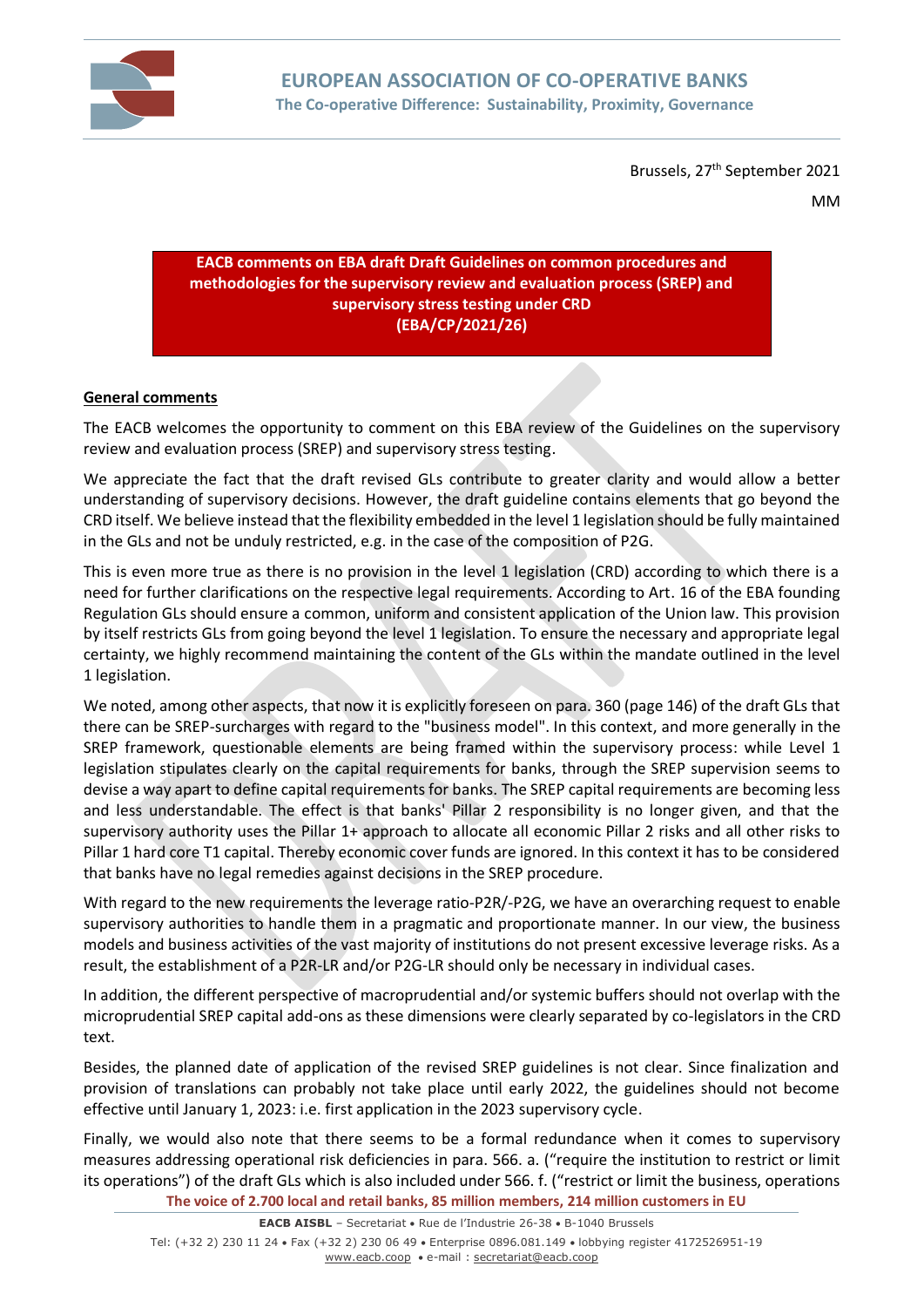

or network of institutions or to request the divestment of activities that pose excessive risks to the soundness of an institution; and/or"). This seems an unnecessary duplication, para. 566. a. should thus be removed.

Q1 *How could the guidelines be further simplified in a way that appropriate focus of assessment is allowed while preserving the comprehensiveness of the assessment and ensuring that all aspects are sufficiently covered?*

We welcome the efforts made to bucket the institutions into four different categories in the SREP GL. We consider this as an important step to ensure the application of the principle of proportionality at all levels. However, from our point of view, the effort for an appropriate application of the principle of proportionality has not fully achieved the intended results. Greater differentiation between the categories applicable to small institutions (category 3 and 4) would be necessary, which should result – as suggested in the description of the Policy Option II (p. 252) – in a reduction of the burden for those small and non-complex institutions that could be reclassified from Category 3 to Category 4.

In the current framework, indeed, there are no substantial differences in treatment between institutions belonging to Category 3 and 4 (e.g. the assessment of all SREP elements is set every three years for both categories). For instance, a longer period could be envisaged, compared to the three years currently foreseen, for the exercise of the SREP assessment on small and non-complex institutions (Category 4).

It would also be important to introduce a clearer distinction between categories 2 (medium to large institutions), and 3 (small to medium institutions), to avoid that medium-sized institutions could be confused and pulled into Category 2.

Besides, the CRR II not only differentiates between "small and non-complex" institutions, but also makes distinctions based on capital market orientation, which results in additional relief (at least with regard to disclosure) – the distinction could also be made in these Guidelines.

In principle, we agree with the importance of making an effort to simplify the EBA guidelines, but this should not translate into another form of "one size fit all" approach of the legislation.

The starting points for a leaner approach to SREP are mentioned in paragraphs 54, 56 and 58. However, these are not sufficient, especially since table 1 requires an "assessment of all SREP elements (at least)" every three years, even for smaller institutions. It remains unclear which of the numerous individual aspects in Titles 5, 6 and 8 (which are multiplied again by the references to further EBA guidelines), for example, supervisors may omit or combine when assessing Category 3 and Category 4 institutions. Paragraph 54 merely refers to Article 97 (4a) CRD V. However, the EBA was given the mandate to specify criteria on how supervisory authorities could implement adapted (unified) procedures for institutions with a similar risk profile. In our view, this is not achieved in the current text.

All applicable standards and guidelines that are currently in force should be known to supervisors as well as to institutions. It is therefore appropriate to add cross-references to them. However, a repetition of contents from other guidelines in the SREP guidelines (e.g. as in paragraph 170) should be avoided. The SREP GL would be clearer without these repeated references. In case EBA does see a need to give an overview of the relevant guidelines these could be stated in the form of a pure list or table at the beginning of the document.

Q2 *Do you think that the proposed overall framework for setting additional own funds requirements appropriately incorporates the ICAAP information and estimates?*

No. According to the current draft, there is unfortunately only a loose link between the ICAAP as the basis for the supervisory analysis and the final P2R. According to the previous concept, the ICAAP is to be used as the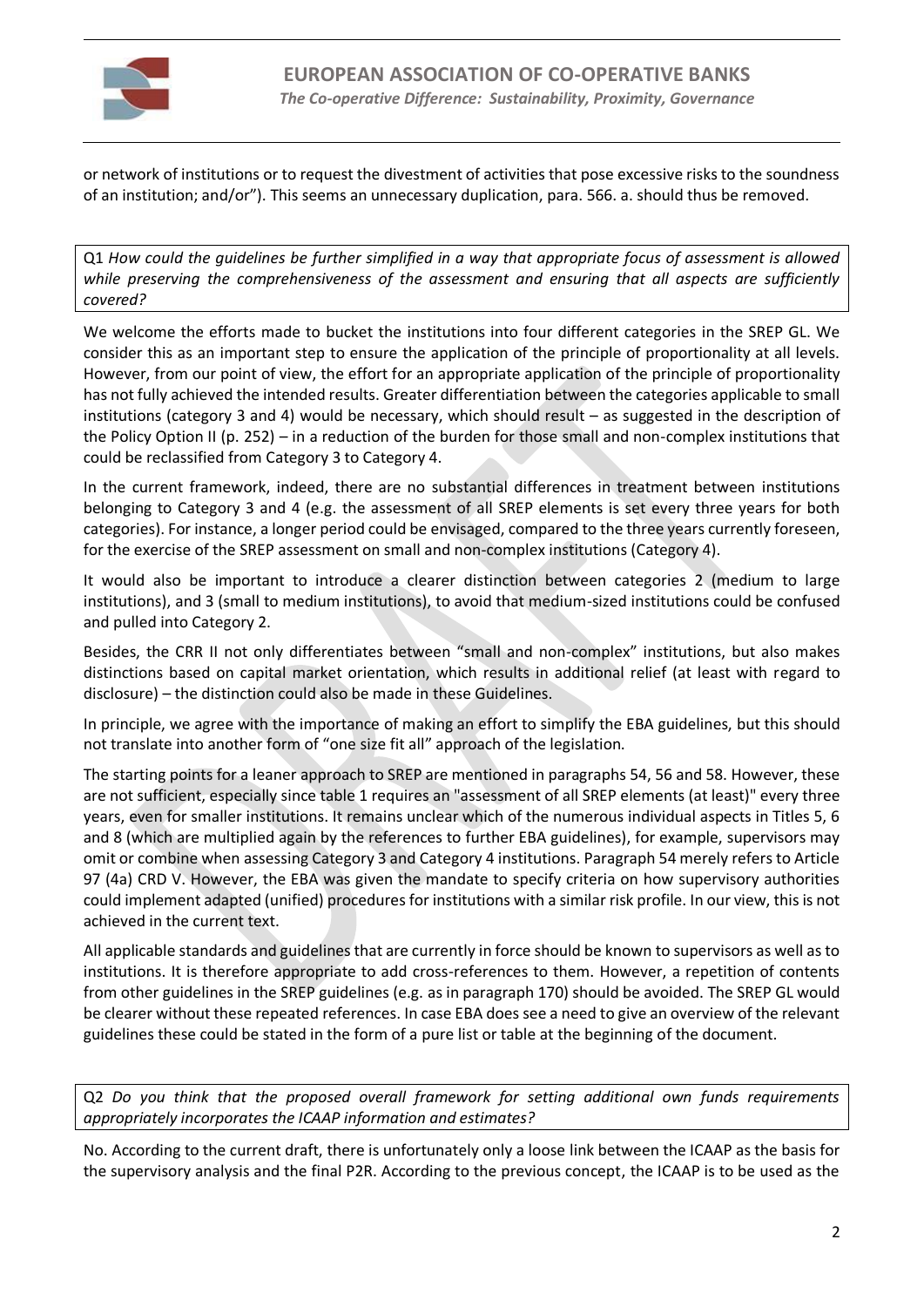

(also quantitative) basis for the SREP. Such a fundamental approach still makes sense from our perspective. This is instead now to be replaced by formulations such as "take into consideration", "use" or "support". This would create a rather arbitrary use of ICAAP in SREP that goes considerably too far and opens the door for supervisors to establish very different approaches for "their" SREP. The idea thus stands in the way of a consistent European approach to the SREP by the competent authority responsible and can have a distorting effect on competition. The degree of freedom created here – probably in order, among other things, to give supervisory benchmark models wide scope (paragraph 369 c.) – clearly goes too far.

When setting the P2R, supervisory authorities became over-reliant on qualitative assessments and supervisory judgement. This might hinder the legal soundness of their decisions. When comparing the legal requirements for the P2R with the actual supervisory practice and the approach outlined by the EBA, a huge gap occurs. While the co-legislators have clearly differentiated between quantitative, risk driven requirements reflected in the P2R and qualitative findings to be addressed by the SREP findings process, the EBA and supervisors have not. However, Art 104a CRD V clearly states that the P2R shall only be set for risks or elements of risks not or not sufficiently covered by the Pillar 1 capital requirements. Only the difference between the actual risks and corresponding requirements, and the Pillar 1 coverage can be required as P2R. Here, the ICAAP can provide the necessary quantitative information to identify those capital needs. These can then be transposed into basis points requirements resulting in a well-founded (from an economic as well as a legal perspective) approach to P2R. To our knowledge currently (for example) the Hungarian supervisory authorities follow this approach in setting their P2R.

We think that there is a general problem with supervisory approaches that can be deemed "Pillar 1+ approaches", namely trying to include the economic banking view into the regulatory Pillar 1 view. Thereby eligible cover pools are constantly reduced, and risks permanently doubled up without a clear differentiation in the scenario view between the ongoing banking supervision and banking resolution. This is accompanied by a constant increase in the complexity of the measurement methods and the inclusion of new risk considerations. This permanently increases the implementation costs for banks, apart from the fact that it is hardly possible to keep an overview of the numerous requirements. There are already studies that show that from a certain point onwards, the overload of regulation can have a negative impact on the norm addressee.

The vast majority of banks has been investing for decades in the reliability of their ICAAPs. It has been ever since an important goal of the supervisors to strengthen institution's ICAAPs. The ICAAP should hence form the main starting point for the determination of the P2R. Only ICAAPs that are overall not sensitive and reliable should be supplemented by supervisory benchmarks. In all other cases benchmarks would lead to overly conservative measures because of their unprecise nature. We rather suggest that EBA should describe concretely in what cases ICAAPs are deemed overall unreliable and benchmarks are introduced while in all other cases the ICAAP shall be the main starting point for the determination of P2R. From our perspective, the information sources mentioned in paragraph 369 should only be used in a supplementary manner.

The primary use of the ICAAP should be retained.

#### Q3 *Do you agree with the proposed clarifications on the assessment of the risk of excessive leverage?*

In general, we recommend that supervisory authorities are allowed to handle the assessment of excessive leverage risks in a pragmatic manner. In our view, these risks are not present in the business models and business activities of the majority of institutions, and the determination of a P2R-LR and/or P2G-LR should only become necessary in individual cases as a result.

Additional information requirements, a separate supervisory leverage ratio stress test or the like are likely to be necessary – if at all – only for institutions where the supervisory assessment reveals material indications of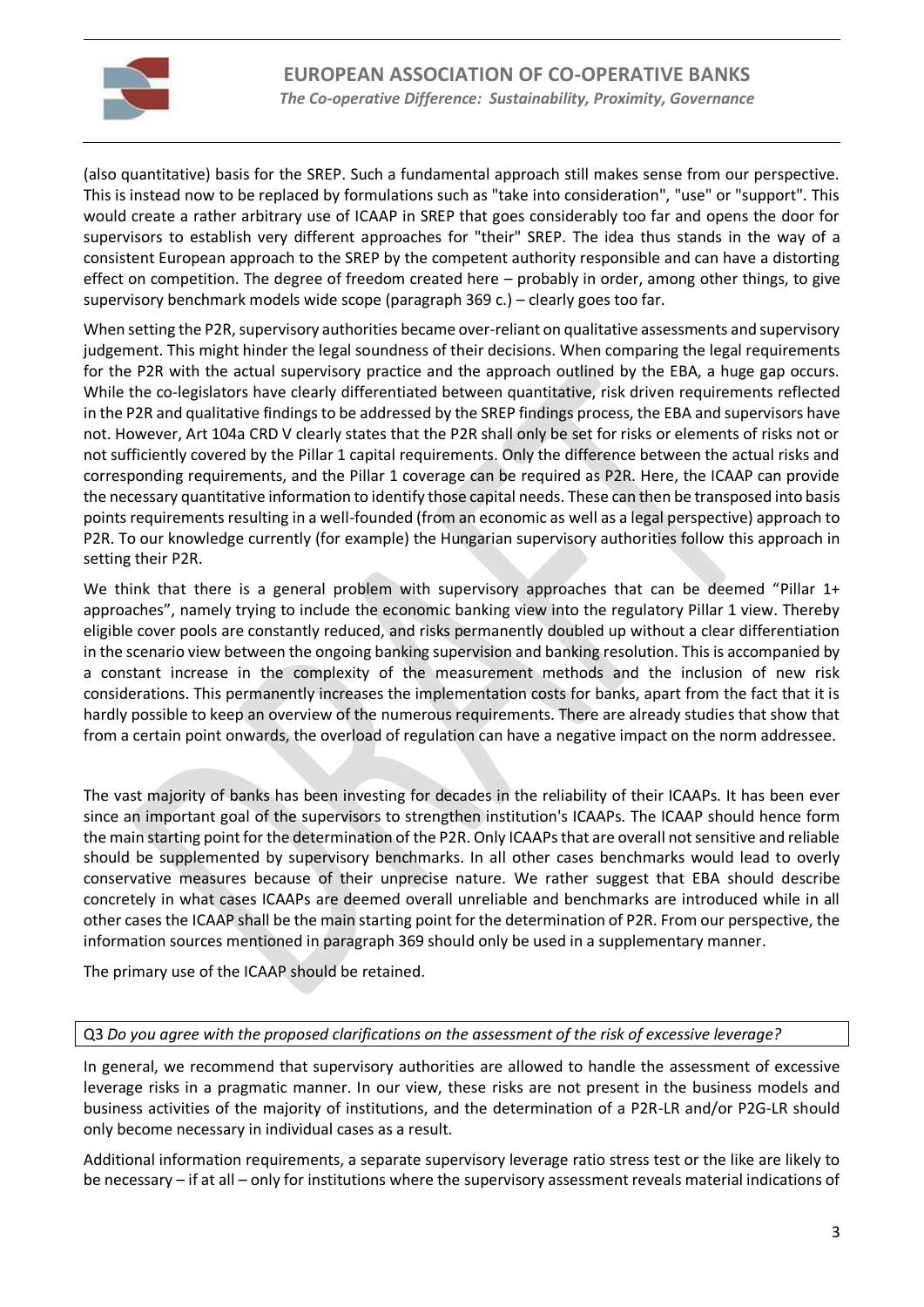

the existence of excessive leverage risks. For all other institutions, the leverage ratio-related requirements should be implemented as leanly as possible so as not to produce unnecessary additional work for supervisory authorities and institutions. The reference in paragraph 397 that existing sources of information should be used should be given more prominence.

In addition, it should be made clearer in the relevant requirements that a P2R-LR and P2G-LR greater than zero need not be set by default (e.g., by adding "where necessary / applicable" in paragraphs 394, 398, 404 b, 409 b, 411, and 424). A P2R-LR should only be applied to outlier institutions with a demonstrable risk of excessive leverage and therefore can only be the exception and may not be the rule. In our view, the competent supervisory authorities should also only take measures to mitigate the risk of excessive leverage if it can be demonstrated that this could have a significant negative impact on the sustainability and viability of the business model and this potential risk inherent in the business model is not already addressed by other measures taken by the institution or via Pillar 1. In this context, the competent supervisory authority should in principle act neutrally towards business models. This should be clarified in paragraphs 392/393.

*Q4 Do you think that the assessment of dimensions and indicators described in this explanatory box would also be relevant for the assessment of the risk of excessive leverage? Are there any other elements / indicators that you are using in the assessment of this risk?*

No, further indicators do not seem to be appropriate. We therefore welcome the fact that the examples discussed in the explanatory box are not included in the draft SREP Guideline, as none of them can be subsumed under the relevant definition of "risk of excessive leverage" in Article 4 (1) 94 CRR. In our view, there is no meaningful connection to "leverage risk" as defined in the CRR. Moreover, the aspects mentioned are already taken into account in other instances.

*Q5 Can you provide examples of situations which in your view might require CET1 instead of other capital instruments to cover potential losses in relation to P2R and P2R-LR?*

In our view a clearer distinction between which capital types are appropriate for covering P2R vs. P2G would be beneficial (see also Q7 which this comment relates to as well). Since the purpose of P2R is to mitigate risks not sufficiently covered in Pillar 1 capital requirements we find it consistent that P2R is composed of the same capital mix as in Pillar 1, that is 4.5/8 CET1, 1.5/8 additional Tier 1 and 2/8 Tier 2 capital.

However, regarding P2G, it would seem logical to differentiate the CET1-percentage stress depletion between effects stemming from impairments vis-à-vis risk weighted assets. In a materialization of a macroeconomic adverse scenario, it is likely that both impairments and risk weighted assets would increase simultaneously. Any increments in impairments would however need to be offset by CET1 as loss absorption via P&L whereas effects on the CET1-percentage depletion stemming from increments in risk weighted assets should be allowed to be mitigated via the same capital mix as Pillar 1 and P2R.

## *Composition of additional own funds requirement to address the risk of excessive leverage*

Para. 398 stipulates that "*Competent authorities should add the additional own funds requirement to address the risk of excessive leverage to the minimum leverage ratio Tier 1 requirement. In order to meet this additional requirement institutions should also be able to use any Tier 1 capital.*" According to para. 399 competent authorities may even require institutions to cover additional own funds requirements with higher quality of capital than that referred to in paragraph 398.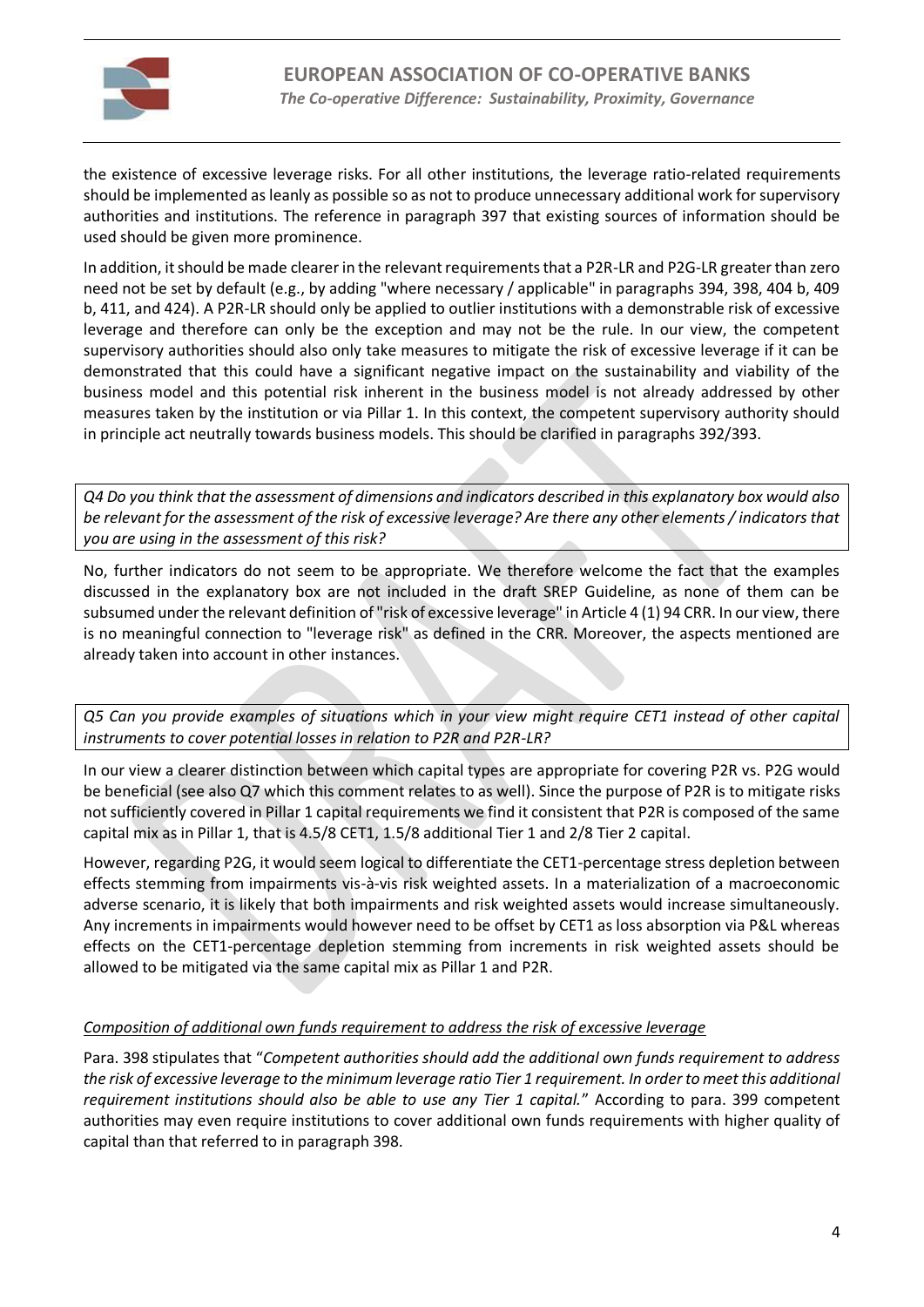

Similarly to what said on the composition of the P2G (see Q7) we do not see a legal basis for the mandatory Tier 1 requirement. On the contrary Art. 104a (3) and (4) CRD V refer to "at least three quarters of the additional own funds requirement shall be met with Tier 1 capital", meaning that one quarter could be fulfilled with Tier  $2 - i.e.$  there would be no obligation to use exclusively Tier 1 capital.

Moreover, we do not see the general need for stricter requirements (in the sense of higher CET1 ratios). Stricter requirements should be limited to well-founded individual cases, as provided in the text of the Directive.

*Q6 Would you consider the introduction of a standardised template for the communication to the supervised institution of the outcome of the SREP to be beneficial?*

### *Transparency*

We appreciate the adjustments proposed regarding transparency as they will not only have a positive impact regarding the understanding for additional capital requirements but also serve as an incentive for improvement. As competent authorities will provide more detailed and better explanations and justifications, institutions will have a deeper understanding and greater possibilities to improve where needed. Therefore, we encourage the competent authorities to closely consider Para. 414 of the revised Guidelines and Art 104a (5) CRD V and to make a clear allocation of the elements of the capital add-on to the SREP-elements and main risk drivers.

Any standardised and transparent documentation of the outcome (especially the derivations that led to the outcome) is welcomed.

Standardised templates for the communication outcome of the SREP shall outline the risks identified in the SREP process, the adequate capital requirement based on solid economic and statistical methods, the coverage in Pillar 1 capital requirements and macro-buffers and the difference between adequate capital and coverage in other buffers. The sum of the differences then has to equal the amount of capital required as P2R. This ensures transparency as legally required and gives the institutions the necessary information to steer and adjust their risks and resulting capital requirements. Without this information, institutions are in a situation where their capital requirements are set in a black box without the opportunity to influence and steer their capital.

Competent authorities should be encouraged to provide a structured template for the communication of P2R, P2R-LR, P2G and P2G-LR. Main driver of the structure of such templates should be transparency. Institutions need detailed information on the basis/methods used to determine the Pillar 2 capital requirements in order to be able to deal with them appropriately. That is, institutions must be informed about what risk types, deficiencies, benchmarks, etc. contribute and to what extent to the given determination of P2R, etc.

If all items/risks to be examined were explicitly listed with corresponding references, a comparison of the previous year and the traceability by the institutions would be facilitated. Overall, more transparency on benchmarking across institutions and benchmarking results should be provided, where applied.

#### *Q7 What are your views on the guidance for setting P2G and P2G-LR? Is it sufficiently clear?*

As described above, from our point of view, the question should not be whether it is "sufficiently clear" but "why necessary". There is a risk that supervisors would this way circumvent the legislative processes. There is a legal provision in the level 1 legislation (CRR) for calculating the leverage ratio and nevertheless the banking supervision foresees in a SREP guideline that capital add-ons to the leverage ratio for "*potentially elevated vulnerabilities, not captured by the own funds requirement*" can be prescribed. Formulations like the following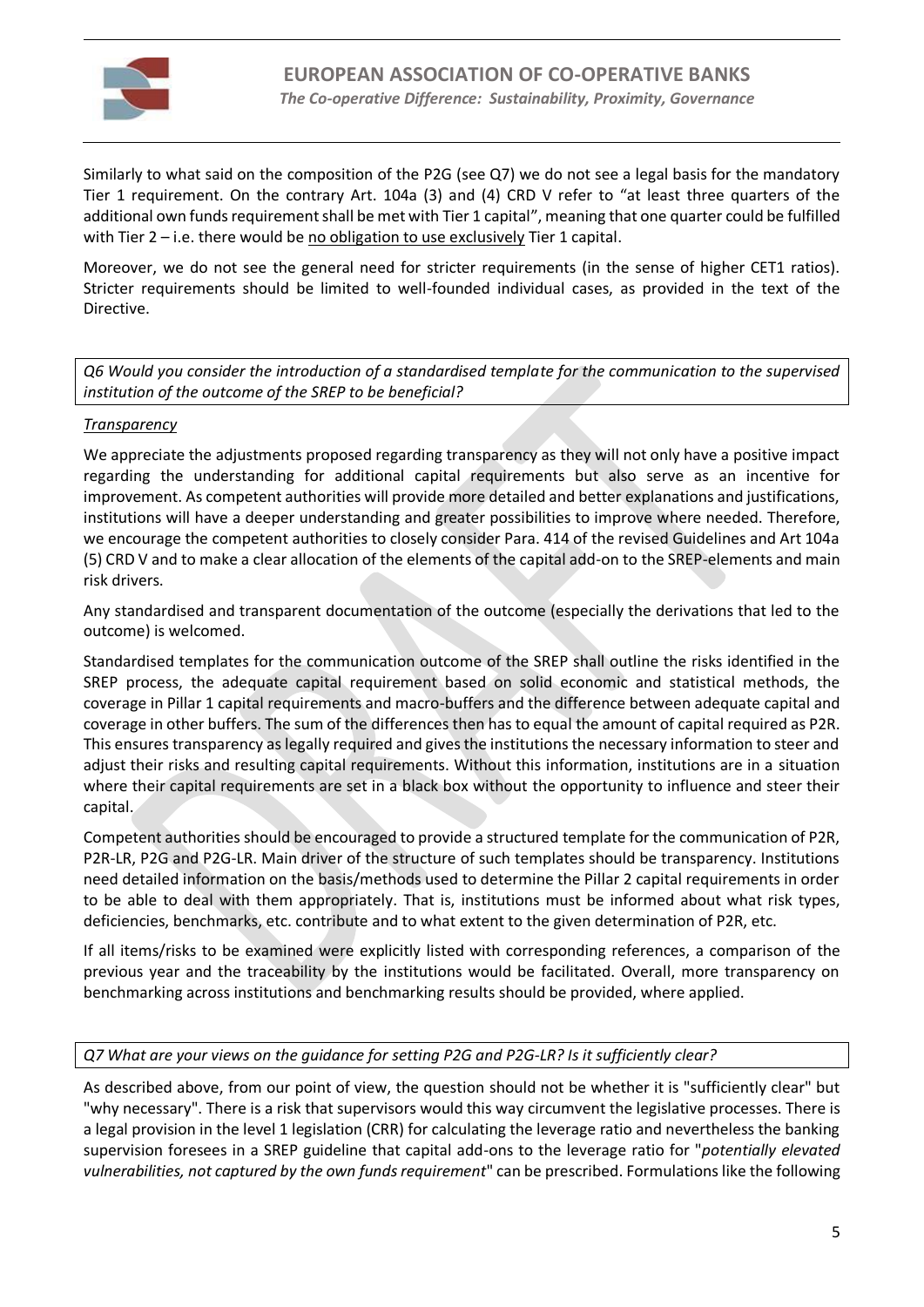

one do not fosterimproved transparency: "*should determine the additional own funds requirements to address the risk of excessive leverage as the difference between the capital considered adequate to cover the risk of excessive leverage and the leverage ratio own funds requirements as set out in Article 92(1), point (d) of Regulation (EU) No 575/2013*". By incorporating such provisions into the P2G- and P2R-regime the regulatory complexity further increases.

# *Setting of P2G*

The approach proposed in the GLs, specifically para. 422 ff, is not sufficiently reflecting the requirements of Art 104b CRD V. As stated in para. 1 of Art 104b CRD V the institutions capital shall be set at an adequate level of own funds to cover all risks the institution is exposed to. This shall ensure that the institution's own funds can absorb potential losses resulting from stress scenarios, including those identified under the supervisory stress tests. The level of internal capital available for an institution, including supervisory stress testing, shall be reviewed by the competent authorities. This review shall then be used to determine the overall level of own funds considered appropriate by the competent authority. The guidance shall then be set by deducting any Pillar 1 and Pillar 2 capital requirements already considered.

Thereby the co-legislators clearly emphasized that, first of all, the basis for any guidance on additional own funds shall be the internal capital adequacy prosses. The ICAAP itself typically considers relevant stress scenarios of the institutions. However, to have comparable results additionally, the supervisory stress tests shall be considered. This, however, is not represented in the draft GLs. They rather stipulate that "*P2G is the amount of capital that should be set to reach the overall level of own funds considered appropriate under the SREP and the outcomes of supervisory stress tests.*" Thereby, any internal capital adequacy is neglected entirely.

Secondly, the GLs stipulate that the level of P2G should protect against potential breaches of the TSCR in the adverse scenario (para. 421, 423). However, there is no reference in Art 104b CRD V to the TSCR at all. The CRD V rather states that the P2G shall only be own funds requirements exceeding other capital requirements (Art 104b para. 3 CRD V). As all own fund requirements are held for unexpected losses (while expected losses are covered in the pricing calculations) they are implemented to cover for any unexpected stress situation. Therefore, the P2G can only be seen as additional requirements in case neither the own funds requirements according to Pillar 1 including CBR nor the P2R are sufficient to cover for stress events. An interpretation that the P2G according to Art 104b CRD V, however, shall protect against potential breaches of the TSCR in the adverse scenario is not supported by the legal texts and must therefore be disregarded.

Third, the bucketing approach by itself is not a feasible approach to determine the P2G as the mathematical derivation from stress test results. Without considering the capital requirements already covered in the Pillar 1 and the P2R the approach would be *contra legem*. As outlined already above, the CRD V in Art. 104b para. 3 second sub-para. states that the guidance on additional own funds shall be the own funds exceeding the relevant amount of own funds in Pillar 1 and P2R. Therefore, a coherent approach must consider these own funds already held and can induce a P2G only in cases that the combined buffer requirements aren't able to absorb the losses in case of a stress scenario. This stress scenario can be taken from either the internal stress tests or the external stress tests. Therefore, the P2G can only be set in case the institutions are not able to absorb losses in stress situations with their Pillar 1 and P2R. This is correctly reflected in the GLs when stating that the P2G shall be set at a level appropriate to cover at least the anticipated maximum stress impact (para. 429).

## *Composition of P2R and P2G*

We welcome that the composition of the P2R is set in accordance with Art 104a (4) CRD V (at least three quarters of the additional own funds requirement shall be met with Tier 1 capital and at least three quarters of the Tier 1 capital shall be composed of Common Equity Tier 1 capital), however we would like to raise some points regarding an adequate implementation for the P2G.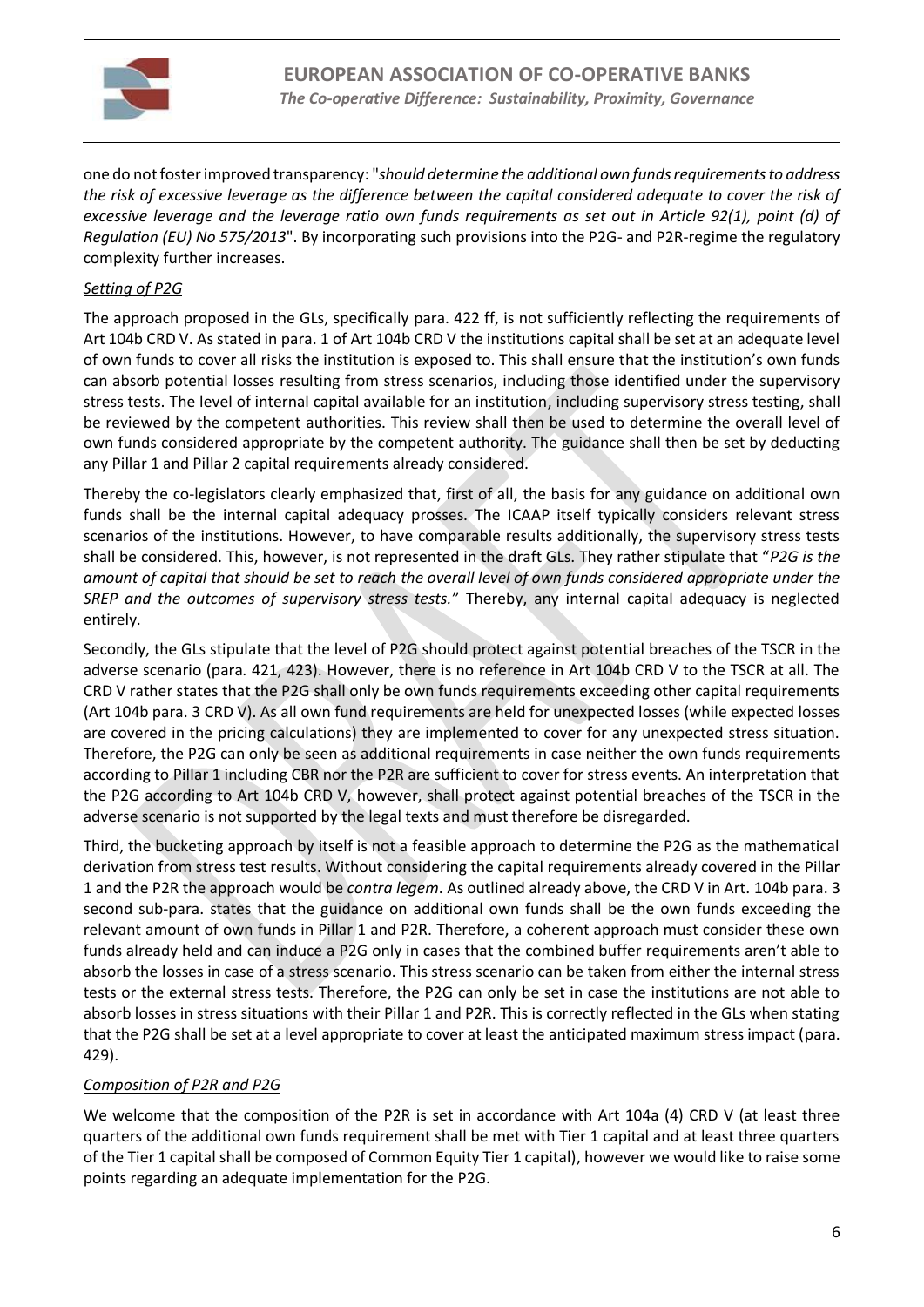

The SREP GLs state that the P2G is expected to be on top of the OCR and to be met with CET1 eligible own funds (see para. 434-437). We believe the SREP GL should make full use of the flexibility given by the CRD as Art. 104b does not require the mandatory use of CET1 to meet the P2G by implementing the CRD wording accordingly. Therefore, we advocate for adjusting the wording of para. 437 to allow meeting the P2G with other elements of own funds. According to the legal framework, it should be possible to use own funds elements other than CET1 for compliance with P2G. If the co-legislators had aimed for a similar approach for the P2G as for the P2R, they would have stated this approach explicitly in Art 104b along the lines of Art 104a CRD V. We can assume that the co-legislators agreed on the CRD V also having in mind the SREP Guidelines and the CET1 only requirement regarding P2G. Therefore, if the co-legislators would not have wanted certain "own-funds" items to be eligible, they would have made it clear in Art. 104b CRD V.

More specifically, it would seem logical to differentiate the CET1-percentage stress depletion between effects stemming from impairments vis-à-vis risk weighted assets. In a materialization of a macroeconomic adverse scenario, it is likely that both impairments and risk weighted assets would increase simultaneously. Any increments in impairments would however need to be offset by CET1 as loss absorption via P&L whereas effects on the CET1-percentage depletion stemming from increments in risk weighted assets should be allowed to be mitigated via the same capital mix as Pillar 1 and P2R.

Moreover, the guidance for setting P2G-LR is not clear. We suspect that the risk in regard to LR is overestimated and the P2G-LR is calibrated too high. In par. 423 is stated, that P2G-LR should protect against the breach of TSLRR in the adverse scenario. On the other hand, it is stated in par. 429 that the maximum stress impact should be covered. Regardless of how far the starting point was above the minimum requirements or how far the minimum requirements were exceeded in the stress, the outcome would be materially different.

In addition, as described in par. 434, the P2G-LR could not be offset against the CCB like the (gross) P2G. This could lead to a disproportionate consideration of the stress effect in P2G-LR. We ask to add the clarification, that in general there is no room for (non-institution specific) minimum (floor) P2G and P2G-LR.

For instance, when looking at national implementations of CRD V, in Austria the CRD V was transposed into national law via an amendment of the BWG, the Austrian Banking Act (BWG – Bankwesengesetz) as amended by BGBl I 98/2021 which prescribes the Guidance on additional own funds in § 70c "Aufsichtliche Erwartung" (Aufsichtliche Erwartung can hereby be translated as supervisory expectation). The accompanying explanations (ErläutRV 663 BlgNR 27. GP 25) state that the supervisory expectation for additional own funds pursuant to § 70c constitutes an additional capital adequacy expectation that is necessary to absorb possible losses from special ("advanced") stress scenarios, including the supervisory stress tests, without this resulting in non-compliance with the minimum own funds requirement.

It has to be emphasized that the accompanying explanations clearly define that the competent authorities will have to determine what kind of own funds institutions may use to comply with the P2G (and not only CET1, which is perfectly in accordance with Art 104b CRD V). Working papers from the CRD review show that the majority of Member States had supported the introduction of a "soft" recommendation with regard to P2G. The requirement for exclusive CET1 backing within the SREP Guidelines is therefore not in line with the will of the EU legislator and lacks a legal basis. This tightening specification should be deleted and the wording should be based on own funds in accordance with CRD V.

Moreover, we would like also to underline that the P2G is by its nature a very conservative approach to address a possible breach of the SREP total capital requirement (TSCR) in an adverse stress scenario. The need for a P2G within that conservative view should only be used in exceptional cases, and all kinds of own funds can be used in a going concern perspective to avoid severe difficulties.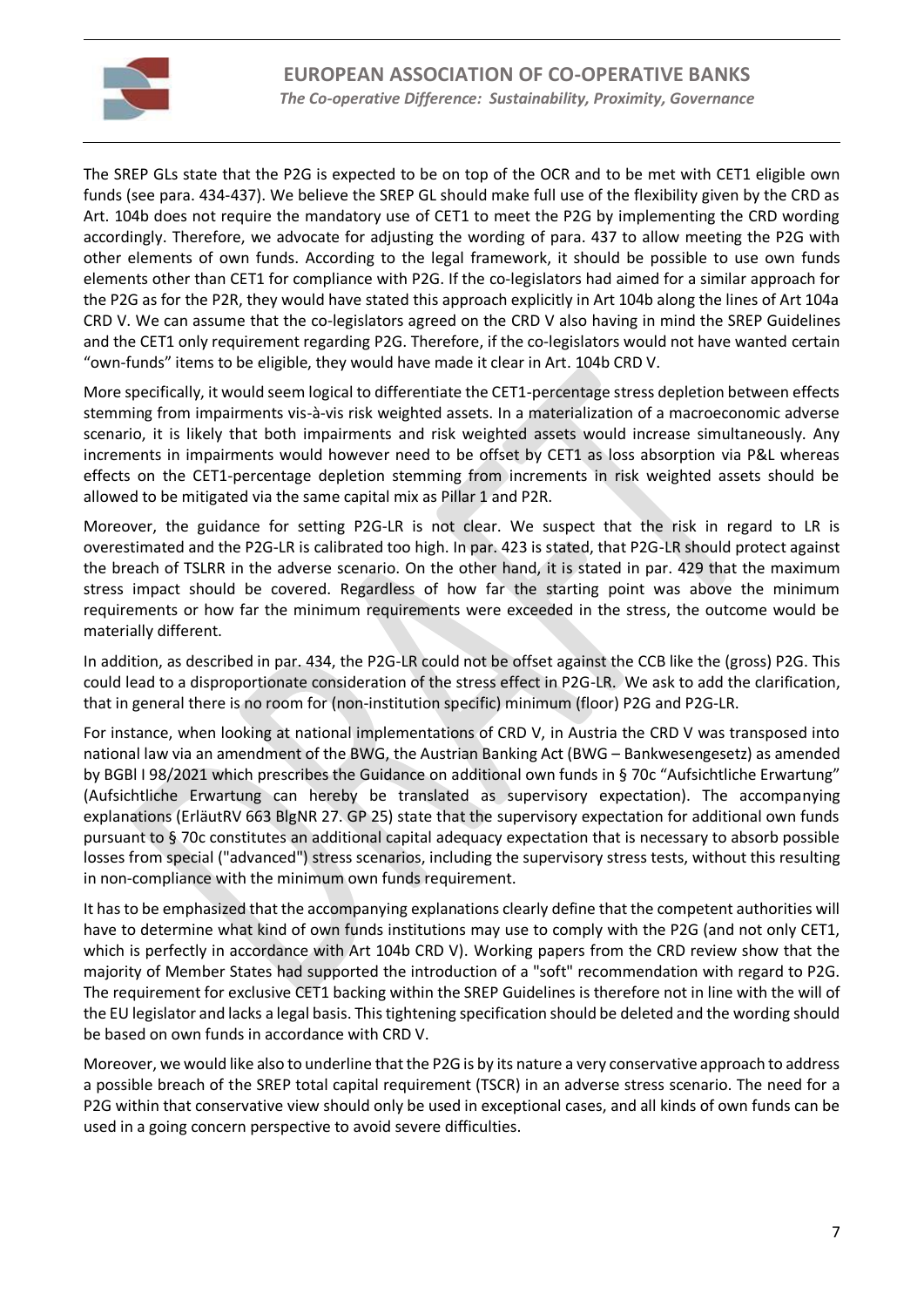

Not only para. 437 thus should be amended but especially also Annex 2. Key features and differences between P2R and P2G, too. The table is stating that the quality of capital for P2G is CET1 only and, as described above, such an approach needs to be revised.

We do not question the supervisory practice to require CET1 only for compliance with P2G, but the Level 1 provisions changed fundamentally with the legal codification of P2G in Art. 104b CRD V. Therefore, we believe that it is excessive of EBA to stipulate that only CET1 can be used for P2G compliance, contradicting the clear wording of CRD V "*guidance on additional own funds*" and not "*guidance on additional CET1*".

We furthermore believe that the EBA, in prescribing that only CET1 can be used to comply with P2G, is going beyond the level 1 mandate. The CRD V, in fact, clearly leaves this decision on the composition of P2G to the discretion of the competent authorities.

# *Buffers / P2R and P2G*

Para. 400 states, that "*competent authorities should not set additional own funds requirements or other capital measures (including P2G) where the same risk is already covered by specific capital buffer requirements. Any additional own funds requirements or other capital measures should be institution-specific and should not cover macroprudential or systemic risks.*"

At the same time, para. 434 still mentions that "*while no overlap is in principle expected between P2G and the countercyclical capital buffer (CCyB), competent authorities should, in exceptional cases, offset P2G on a caseby-case basis against the CCyB based on the consideration of underlying risks covered by the buffer (…)*"

We believe that this passage should be redrafted, as there should never be any overlapping between buffers and additional capital requirements, making a case-by-case decision by competent authorities in this respect redundant. This is also stated in recital 14 of the CRD V "*The institution-specific nature of additional own funds requirements should prevent their use as a tool to address macroprudential or systemic risks. (…)*"

## **Timeframe for transforming P2G into P2R**

According to the revised para. 388 of the Guidelines, competent authorities should set additional own funds requirements to cover the additional risk no later than two years after the breach of guidance, where an institution repeatedly fails to establish or maintain an adequate level of own funds to cover the guidance.

Although competent authorities may postpone that decision due to economic or market conditions or institution-specific circumstances  $-$  a possibility which we appreciate  $-$  we believe that a timeframe of two years is too short and should be extended to four years.

If P2G is transformed into P2R too early, its character as of "guidance" given by the CRD will be lost and P2G becomes de facto binding and understood as such. To establish an adequate level of own funds to cover the guidance, both asset-side and liability-side balance sheet measures that take time to be prudently executed may be required, which is made much more difficult by a two years horizon.

In this vein, para. 427 b) of the revised Guidelines stipulates that competent authorities may determine P2G and P2G-LR only every second year instead of annually. Therefore, we believe at least two P2G determination cycles should pass before P2G is transformed into P2R in any case, which means four years where an institution repeatedly fails to cover P2G.

We recommend redrafting para. 388 as follows:

"388. Where an institution repeatedly fails to establish or maintain an adequate level of own funds to cover the guidance communicated in accordance with Article 104b(3) of Directive 2013/36/EU, competent